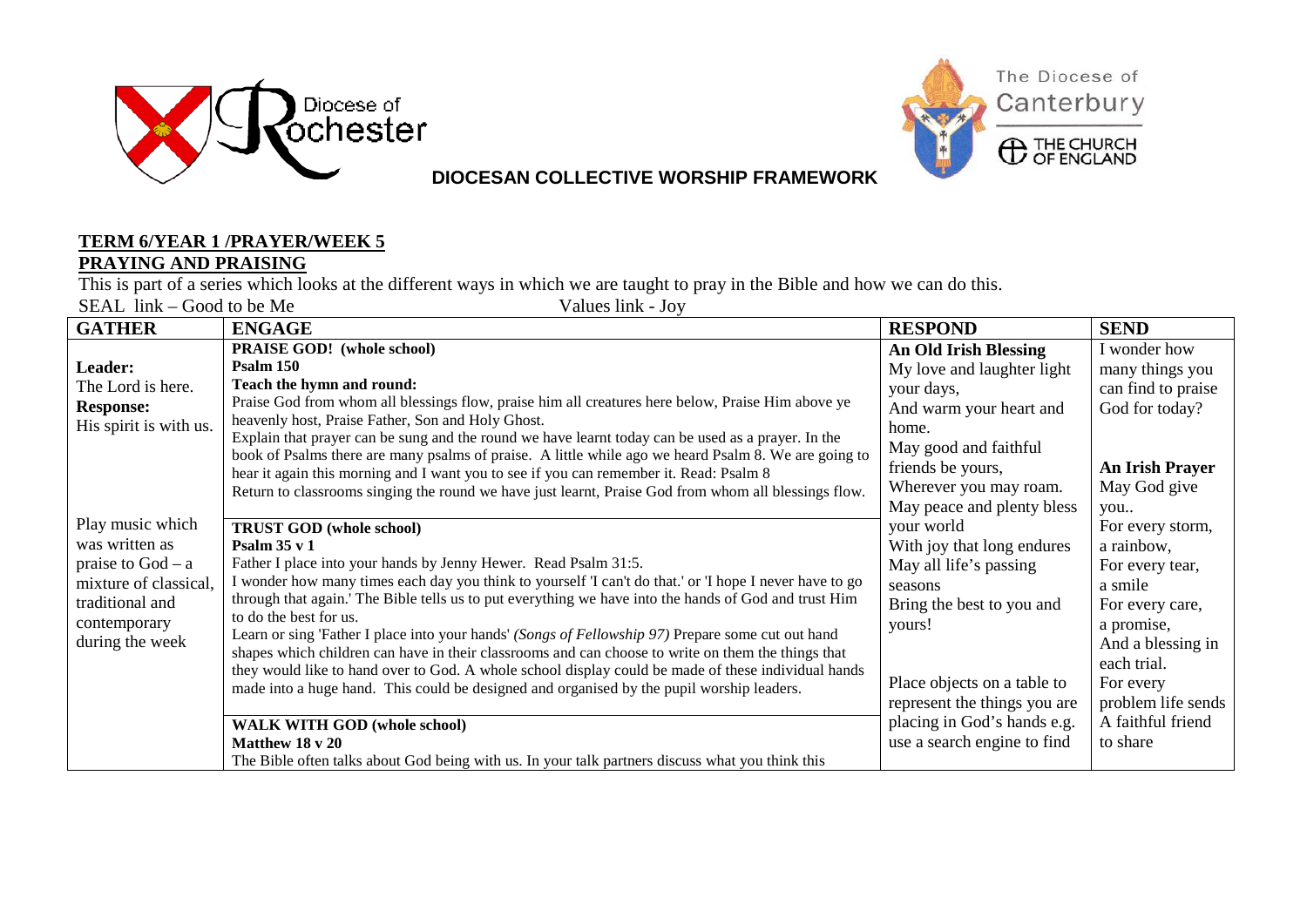



## **DIOCESAN COLLECTIVE WORSHIP FRAMEWORK**

|                     | means. Draw the participants' ideas together. Jesus promised us that when one or two are gathered<br>together in His name, he is with us. | images to represent the<br>words of the prayer/hymn | For every sigh a<br>sweet song |
|---------------------|-------------------------------------------------------------------------------------------------------------------------------------------|-----------------------------------------------------|--------------------------------|
|                     | Read Matthew 18:20                                                                                                                        |                                                     | And an answer                  |
| The Lord is with us | A prayer we are going to learn to sing today is: The King is among us by Graham Kendrick (Songs of                                        |                                                     | for each prayer.               |
| Let us praise his   | Fellowship 532).                                                                                                                          | Display a copy of Antonia                           |                                |
| name together       | I wonder if you could draw or paint a picture which shows Jesus among us.                                                                 | Rolls' picture entitled                             |                                |
|                     | You might use a particular painting as a stimulus which has helped you or someone else to feel that                                       | 'Jesus on the Tube.'                                | Invite the                     |
|                     | God is close to them.                                                                                                                     |                                                     |                                |
|                     | <b>PRAYER AS PRAISE (class or key stage)</b>                                                                                              | Take a moment to reflect on                         | participants to                |
|                     | Psalm 150                                                                                                                                 | what you think this picture                         | bring to                       |
|                     | You will need:                                                                                                                            | means.                                              | tomorrow's                     |
|                     | Some work with good comments on it. Paper and pens. (Well done! Good work! Much better!). Read                                            |                                                     | worship any                    |
|                     | out the comments on the pupils' work. Explain that good comments are called praise – praise means                                         |                                                     | pictures/paintings             |
|                     | saying something good about someone. Ask the children to suggest words of praise that might be put                                        |                                                     | they have made.                |
|                     | on the bottom of work. Write them down.                                                                                                   | Think about how you felt                            |                                |
|                     | Here are some words about praise from the Bible:                                                                                          | when someone says                                   |                                |
|                     | Let's praise God with the sound of a trumpet.                                                                                             | something nice to you.                              | L: May God grant               |
|                     | Tell everyone how good he is with the twang of a guitar.                                                                                  | Think about those times                             | to the world                   |
|                     | Let's praise God by dancing to the tambourine.                                                                                            | when you have said                                  |                                |
|                     | Shout his name to the sound of drums.                                                                                                     |                                                     | justice, truth and             |
|                     | Praise God with violins and recorders,                                                                                                    | something good to someone                           | peace.                         |
|                     | Let cymbals crash the greatness of the Lord                                                                                               | else.                                               | <b>R:</b> and make our         |
|                     | Let every living person praise God.                                                                                                       |                                                     | school a place of              |
|                     | (Adapted from Psalm 150)                                                                                                                  | <b>Prayer:</b>                                      | happiness, truth               |
|                     | Prayer can also be praise. It can be a way of saying something good about God. Christians praise God                                      | Thank you, Father for all                           | and peace.                     |
|                     | when they start their prayers by telling God how great he is. It is like looking at God's work and                                        | you do for us that we never                         |                                |
|                     | writing a good comment on it.                                                                                                             | realise, all the daily things                       |                                |
|                     | What sort of comments do you think Christians might write about God?                                                                      | that go unnoticed. Amen                             |                                |
|                     | (If you wish write some of the comments on the paper.)                                                                                    | Hymn: Praise Him (Come                              | What can you                   |
|                     | Margaret Cooling, Assemblies for Primary Schools: Pub RMEP, 1990, used with kind permission                                               | & Praise No. 40)                                    | find to do today to            |
|                     |                                                                                                                                           |                                                     |                                |